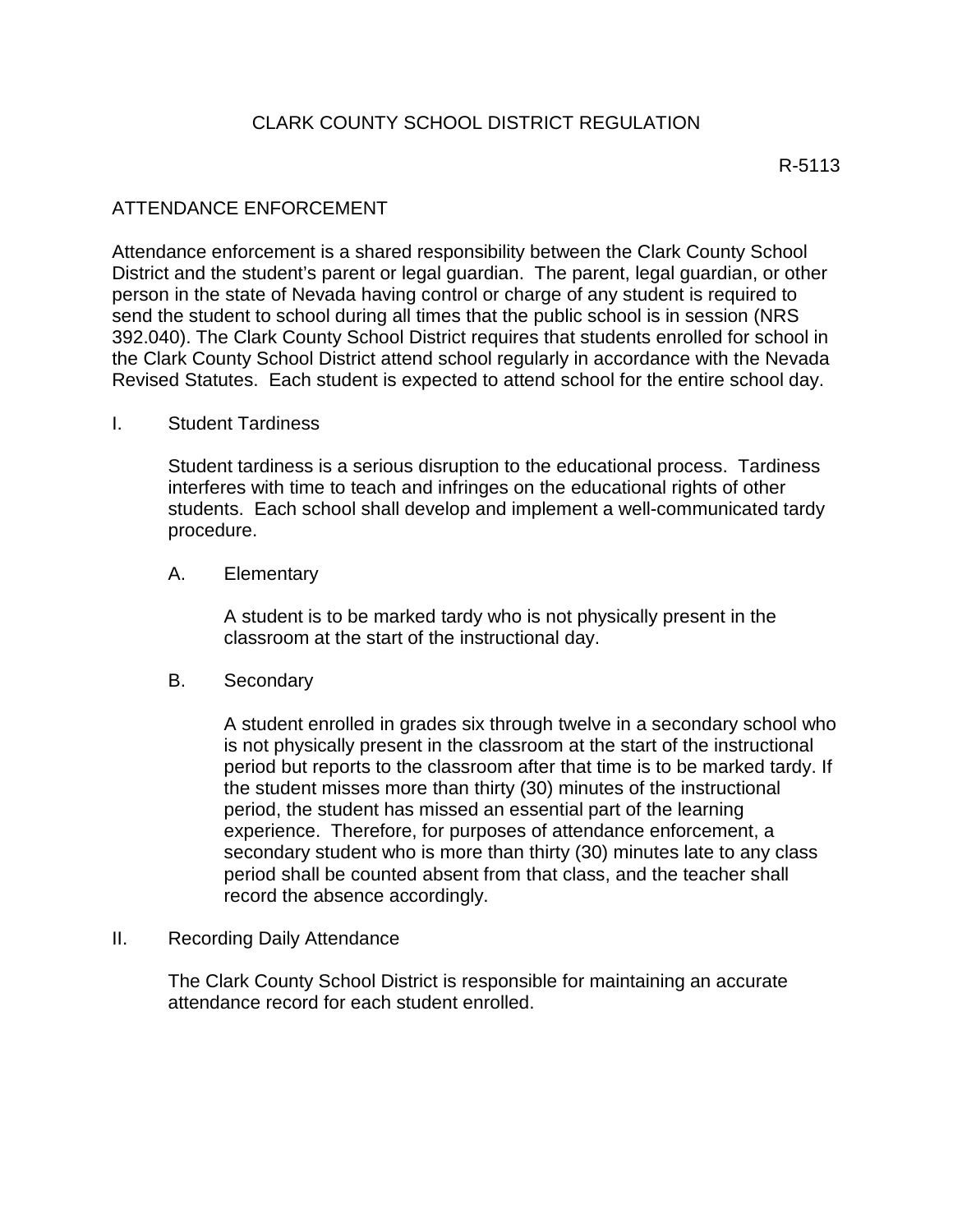## R-5513 (Page 2)

## A. Elementary

An elementary student shall be recorded as absent for half of the day if more than one hour and fifty-five minutes of the instructional day are missed and recorded as absent for the entire day if more than three hours and forty-five minutes of the instructional day are missed.

- B. Secondary
	- 1. A secondary student shall be marked absent for the entire day if the student is absent every class period.
	- 2. A secondary student who is absent less than a full day shall be marked absent only in those classes from which the student was absent.
	- 3. A secondary student who is more than thirty minutes late to class shall be marked absent for that class period only.
- III. Limitation of Absences

Regular student attendance is critical to the student completing course work required for earning credit and/or being promoted to the next grade. Both inschool and out-of-school learning activities and assignments contribute to a student's ability not only to attain a passing grade in a course, but also to master the standards for each course of study.

- A. Elementary Excessive Absenteeism; Retention
	- 1. The Clark County School District expects that schools must attain a standard of 90 percent attendance. Individual student absences should be limited to a maximum of twenty (20) total absences per school year.

Elementary students who exceed twenty (20) unapproved absences during the school year may be retained in the current grade.

2. For the purpose of this subsection, all arranged absences in excess of ten (10) during a school year shall be considered unapproved. All arranged absences for which the makeup work was not completed and submitted as specified by the teacher shall be considered unapproved.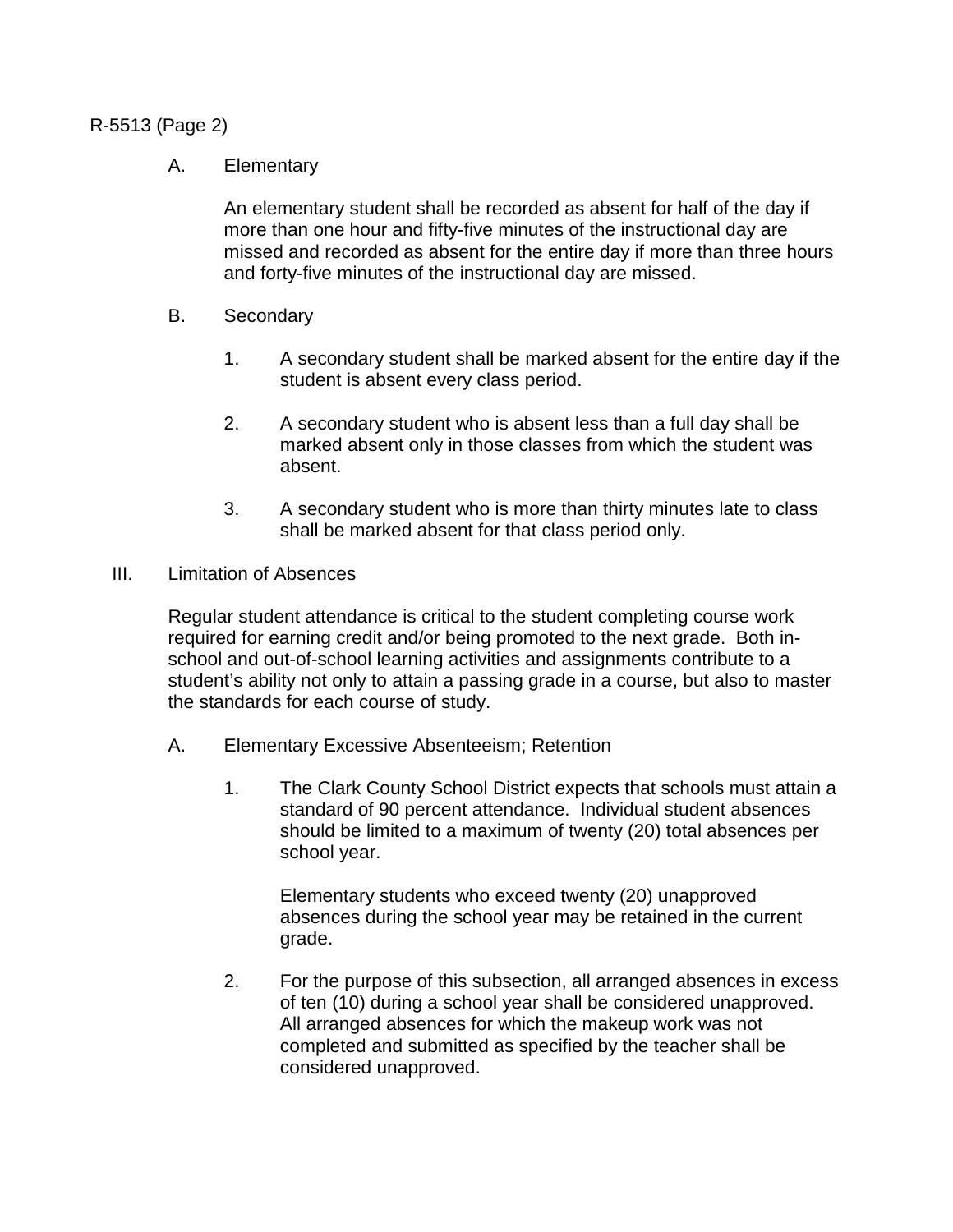- B. Secondary Excessive Absenteeism; Denial of Credit; Retention
	- 1. The Clark County School District expects that schools must attain a standard of 90 percent attendance. Individual student absences should be limited to a maximum of ten (10) total absences per semester. Drivers under the age of 18 are now required to show proof of school attendance per NRS 483.2521. All Nevada students will be required to submit a DMV-301, the Department of Motor Vehicles Certificate of Attendance form, to the local DMV office when applying for either an instruction permit or driver's license. Students who fail to meet the attendance standard outlined above will be unable to secure the school official's signature required on the DMV-301 to apply for an instruction permit or driver's license.
	- 2. A student's medical illnesses or conditions may prevent a student from meeting the above goal, and absences which are due to the student's physical or mental inability to attend school, if properly documented and submitted to the school within the timelines defined by this regulation, will not be included in the determination of a student's denial of credit or retention if the student has completed course-work requirements.
	- 3. For the purpose of this subsection, all arranged absences in excess of ten (10) during a school year shall be considered unapproved. All arranged absences for which the makeup work was not completed and submitted as specified by the teacher shall be considered unapproved.
	- 4. The limitation of absences may be adjusted for schools using block or unique schedules, which should be equal to the total number of absences allowed for schools not on a unique or block schedule.
- C. A required parent conference is to be scheduled by the principal or designee when the following occurs due to excessive absenteeism:
	- 1. A student has been identified for possible retention;
	- 2. A student may be denied course credit;
	- 3. A student is being recommended for enrollment at an alternative school;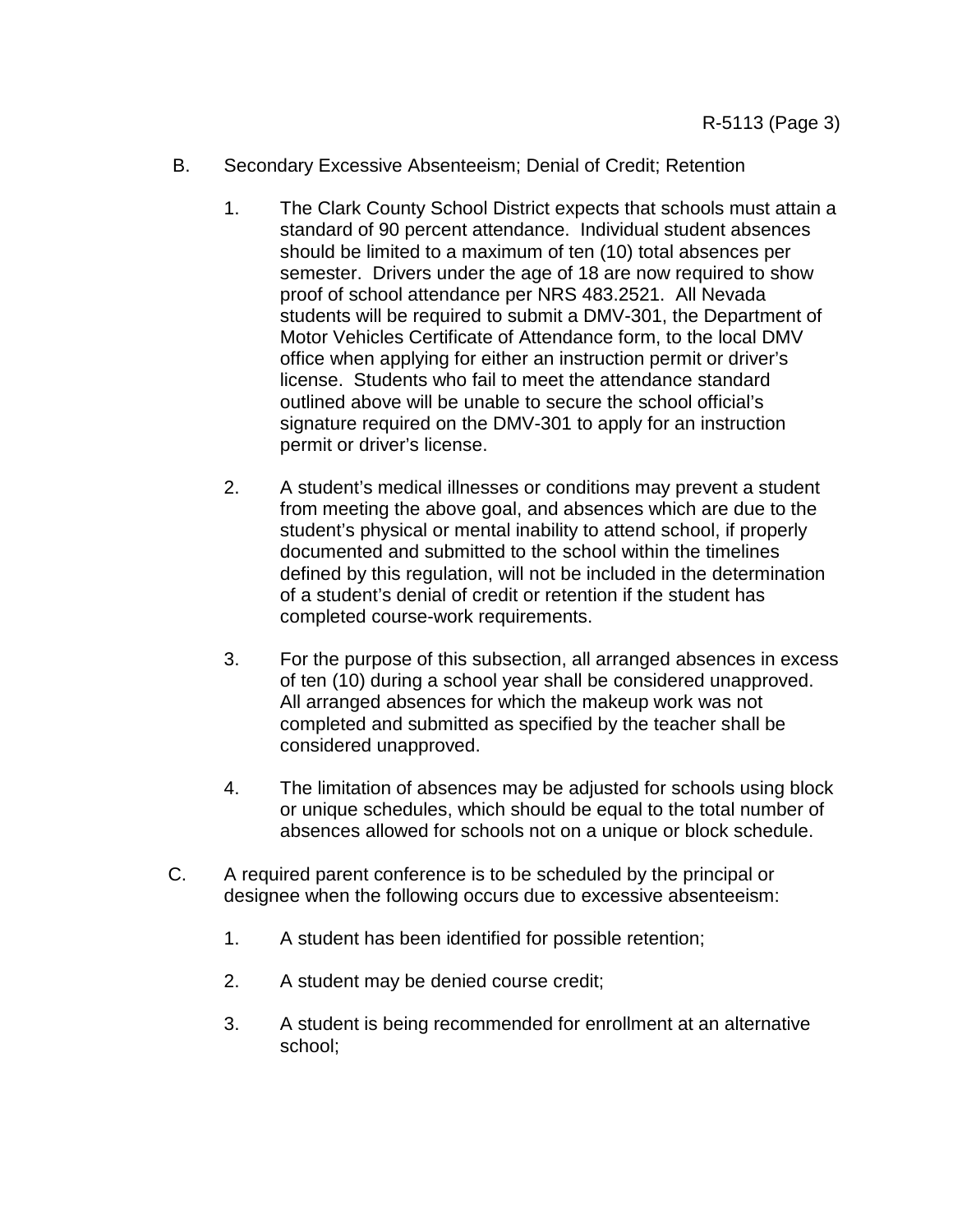R-5113 (Page 4)

- 4. A student is deemed to be a habitual truant; and/or
- 5. A referral for educational neglect is contemplated (elementary).
- 6. Administrative sanctions are pending per NRS 392.148.

Schools may investigate, in cooperation with the parent and student, the cause of absences and the principal or designee may determine a course of action to address excessive absenteeism.

IV. Absence Documentation/Explanation; Readmittance to Class

Each school will include specific directions and/or procedures relative to the manner in which students will be readmitted to class subsequent to an absence in the student/parent handbook or other written communication to the parent/guardian. For purposes of consistency, schools may require parental/guardian confirmation of the reason for the absence in writing prior to or upon return from each absence. Verified medical appointments, medical excuses, medical documentation and/or other explanations must be presented in writing by the student from the parent/guardian or personally by the parent/guardian within three days directly following the absence.

V. Classification of Absences

The determination of the proper classification of an absence requires the exercise of judgment on the part of the teacher, principal, or designee. To evaluate the proper classification of the absence, the school may reasonably inquire, investigate, and/or request further documentation from the parent/guardian.

Absences from class or school due to a student's participation in a school sanctioned activity or absences from class or school resulting from a student's suspension or required parent conference shall not be counted as absences for the purpose of attendance enforcement.

# A. Approved Absences

Explanations by the parent, legal guardian, or physician stating the reason the student was absent within the meaning of sections 1-4 as listed below must be presented to the teacher or principal designee not later than three days after the student returns to school. Absences shall be approved for the purposes of attendance enforcement within the meaning of the *Nevada Revised Statutes* when: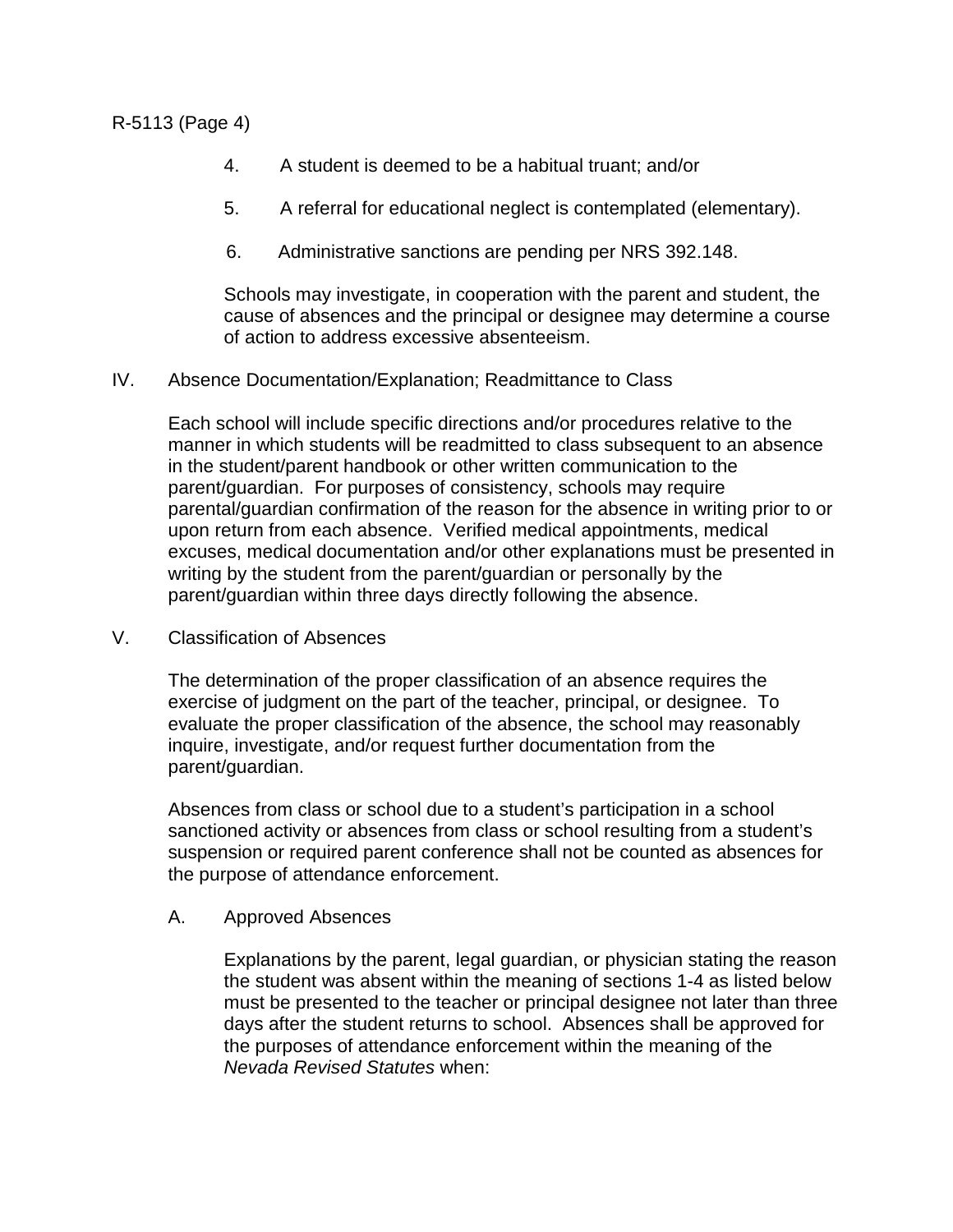- 1. The student is physically or mentally unable to attend school, or the absence is related to the student's disability and the course work has been completed.
- 2. The approval of the teacher, principal, or designee has been given for an unavoidable absence due to an emergency.
- 3. The student is absent due to a required court appearance or a religious holiday.
- 4. The absence has been arranged pursuant to the request of a parent or legal guardian prior to the absence and does not exceed the allowable ten (10) arranged days per school year.
- B. Unapproved Absences

Within the meaning of the *Nevada Revised Statutes* an absence is unapproved when:

- 1. The arranged absence was not requested in writing in advance of the absence or exceeded the allowable ten (10) arranged days per school year;
- 2. The absence was not due to the physical or mental inability of the student to attend school, the student's disability, an emergency, a required court appearance, or religious holiday;
- 3. The absence from class or school was without written permission from the teacher, principal, or designee;
- 4. The parent/guardian or person in charge of the student failed to notify the school of the reason the student was physically or mentally unable to attend, or the nature of the emergency, court appearance or religious holiday within three days after the student returned to school;
- 5. The student failed or refused to attend school when so directed by the parent or legal guardian or school official; or,
- 6. The parent or legal guardian or person having charge of the student failed or refused to require the student's attendance at school.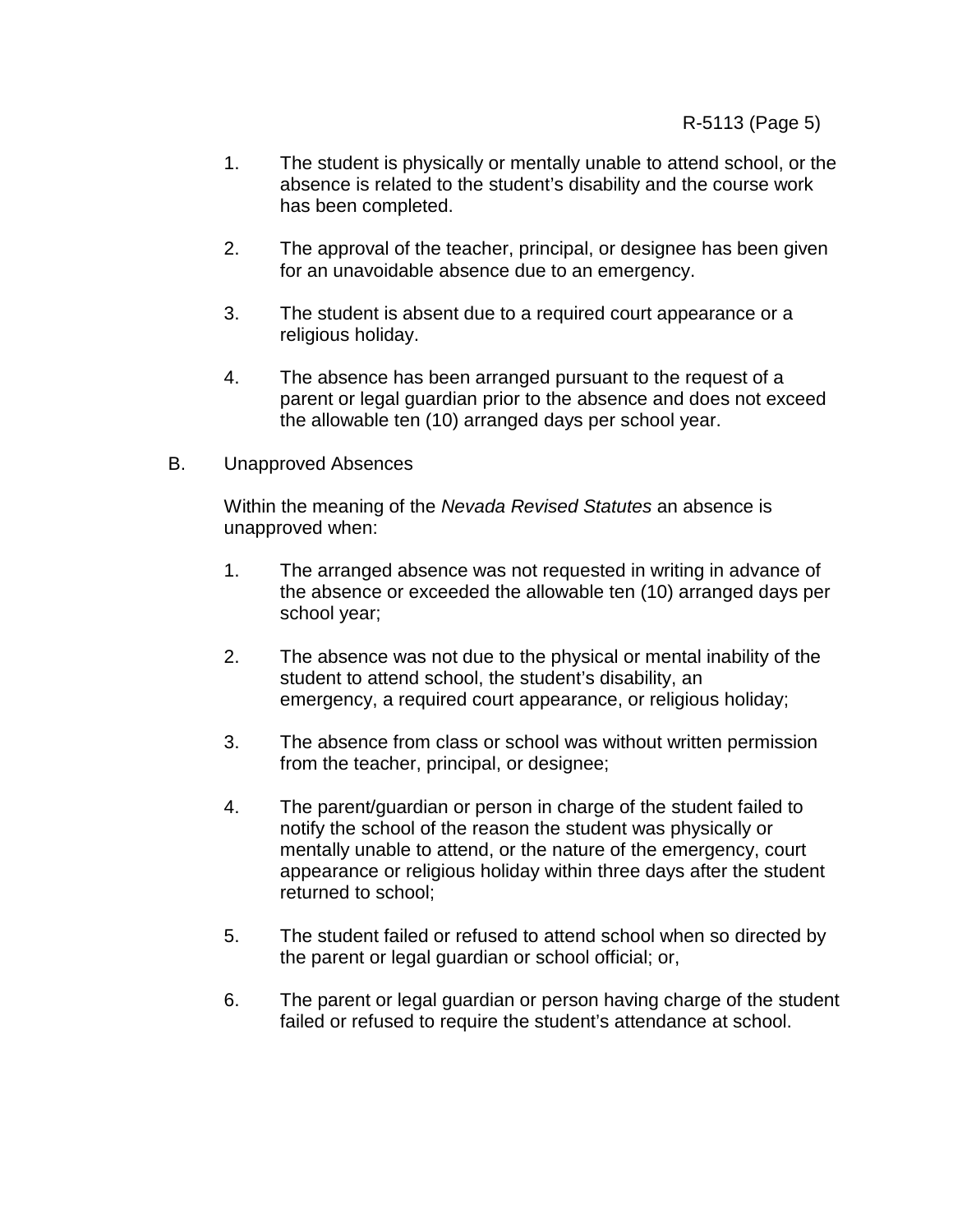# R-5113 (Page 6)

# C. Truancy

- 1. An unapproved absence for one or more class periods or the equivalent of one or more class periods during a school day shall be deemed a truancy (NRS 392.130[2]).
- 2. If a student has been declared truant three times for unapproved absences, the principal of the school, or designee, shall report the student to a school police officer or the local law enforcement agency for investigation of habitual truancy and issuance of a citation, if warranted, in accordance with NRS 392.149 (NRS 392.144).
- 3. The *Nevada Revised Statutes* do not distinguish between truancy resulting from an action of the student and that of the parent or legal guardian.
- 4. Any child who has once been declared a habitual truant and who in an immediately succeeding year is absent from school without a valid excuse may again be declared a habitual truant.
- 5. Once a student is identified as a habitual truant in accordance with NRS 392.144, the school shall conduct an investigation, set a hearing date, and provide a written notice of the hearing to the parent or legal guardian of the student. If the student remains a habitual truant following the investigation and hearing, the school may issue an order imposing administrative sanctions.

Administrative sanctions include the suspension of the driver's license of the habitual truant student for thirty (30) days for the first offense. If the student does not possess a driver's license, the order must provide that the student is prohibited from applying for a driver's license for thirty (30) days. The second offense and any subsequent offenses will result in the suspension of the driver's license of the habitual truant student for sixty (60) days. If the student does not possess a driver's license, the order must provide that the student is prohibited from applying for a driver's license for sixty (60) days.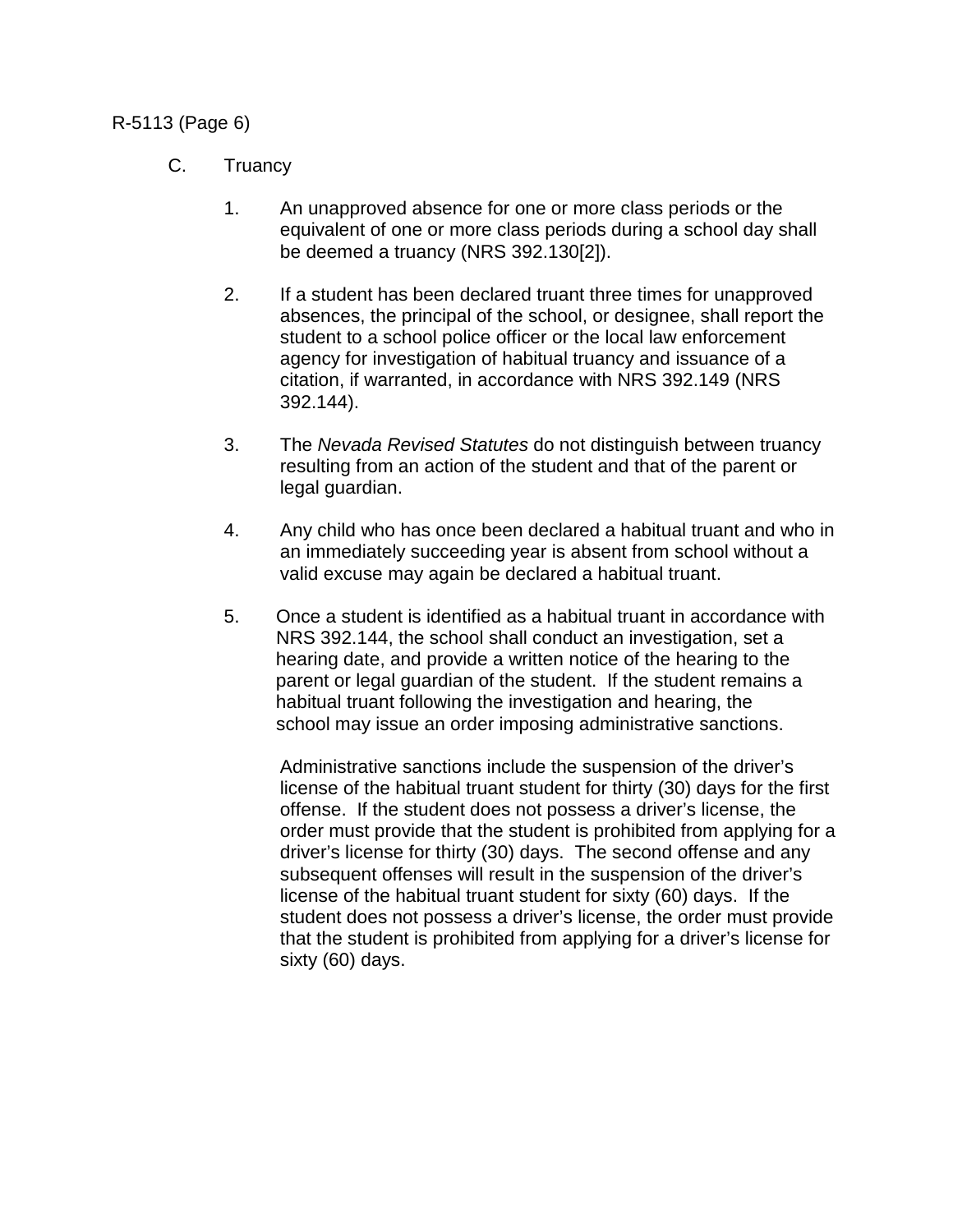#### VI. Notification of Absence

Notifications of student absences will be made to the parent, legal guardian, or other person having control or charge of the child as recorded in the student information system upon each unverified absence.

In the event of an unapproved absence, the teacher, attendance officer, or other school official shall deliver or cause to be delivered a written notice of truancy to the parent, legal guardian, or other person having control or charge of the child (NRS 392.130[4]).

#### VII. Makeup Work

Teachers shall provide an opportunity for a student to make up missed work due to any absence, and students shall be held accountable for the work. When a student is absent, however, the educational experiences lost during that absence might be irretrievable because the instruction and interaction in the instructional setting cannot be duplicated through makeup work.

#### A. Elementary

After any absence, the parent or legal guardian of an elementary student is responsible to contact the teacher to obtain appropriate makeup work within three school days directly following the absence. Once contact has been made with the teacher, the nature of the makeup work and the time allowed for completion will be determined and communicated by the teacher to the student/parent or legal guardian. Students shall be allowed a minimum of three (3) days to complete makeup work.

### B. Secondary

After any absence, a secondary student is required to initiate contact with the teacher(s) to obtain appropriate makeup work within three school days immediately following the absence. Once contact has been made with the teacher(s), specific makeup work must be completed and returned to the teacher(s) within a reasonable length of time, to be determined by the teacher and communicated to the student/parent or legal guardian. The makeup work must be returned to the teacher(s) by the specified due date if it is to be acknowledged. Students shall be allowed a minimum of three (3) days to complete makeup work.

VIII. Alternative Program Referral/ Denial of Credit/Retention/Administrative Sanctions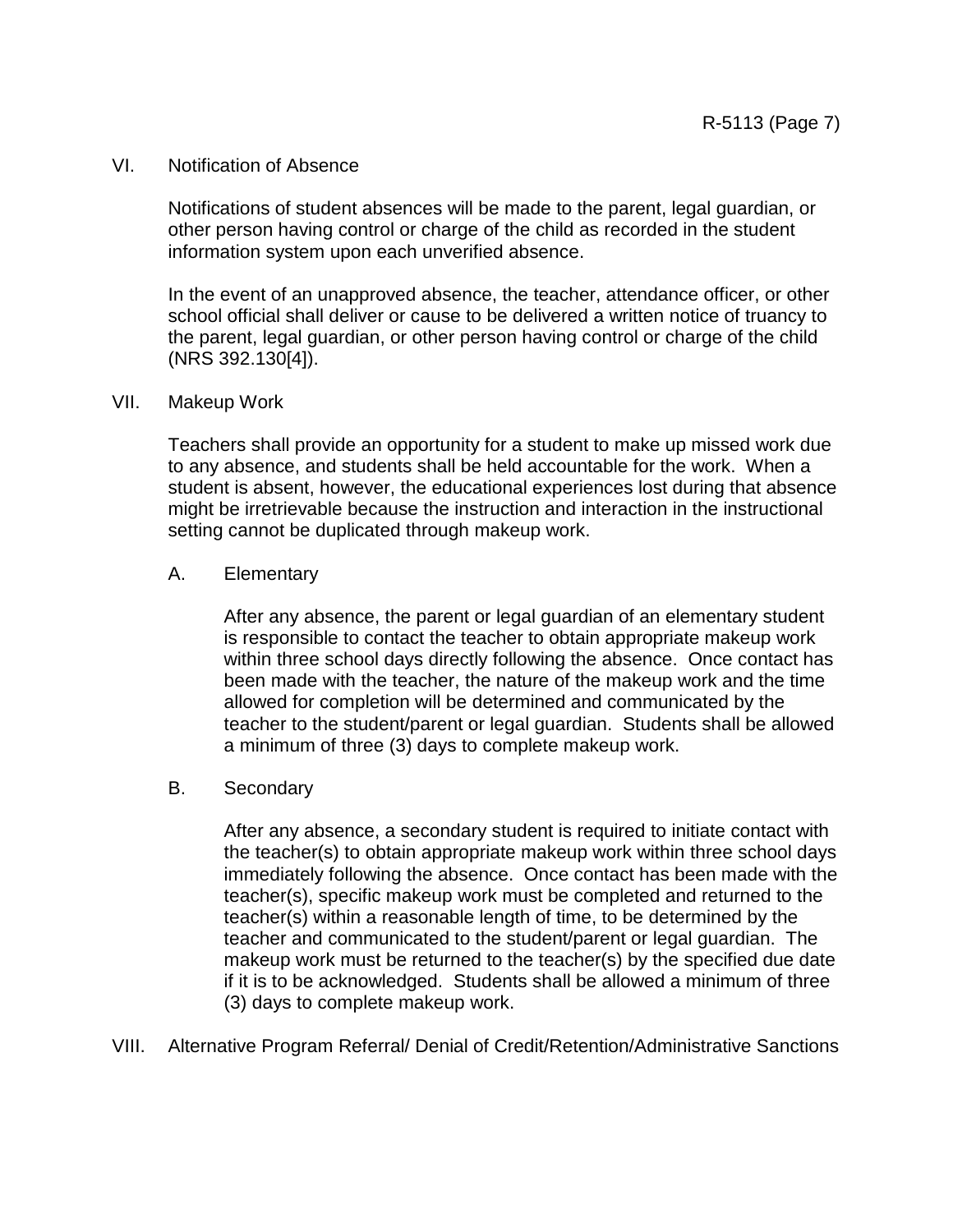# R-5113 (Page 8)

- A. Prior to the referral to an alternative program, denial of credit, an order imposing administrative sanctions, or retention in the current grade, a written notice of the attendance record shall be sent to the parent, legal guardian, and/or the student. The written notice must include the procedure for requesting a review of absences under due process.
- B. Referral to an alternative program may be initiated for any student who has been denied credit due to excessive absenteeism. Written notice of options available for making up deficient credits shall be provided to the student and parent.
- IX. Due Process
	- A. Elementary

Before a student is denied promotion to the next higher grade for failure to comply within the attendance requirements prescribed, the principal shall provide written notice of the intended denial to the parent/guardian of the student. The notice must include a statement indicating that the student and parent/guardian may request a review of the absences of the student and a statement of the procedure for requesting such review. Upon the request for review by the parent/guardian, the principal or designee shall review the reason for each absence of the student upon which the intended denial of promotion is based. After the review, the principal or designee shall credit towards the required days of attendance each day of absence for which:

- 1. There is evidence submitted by the parent/guardian that the student has physically or mentally been unable to attend school on the day of the absence; and
- 2. The pupil has completed course work requirements.

If the parent/guardian disagrees with the decision of the principal or designee that the standard under NRS 392.122 3(a) and (b) has not been met, the parent may appeal to the assistant superintendent or designee. The decision of the assistant superintendent or designee shall be final.

B. Secondary

After receipt of notification of the impending denial of credit, an order imposing administrative sanctions or retention in the current grade, the parent/guardian or student may request a hearing with the principal or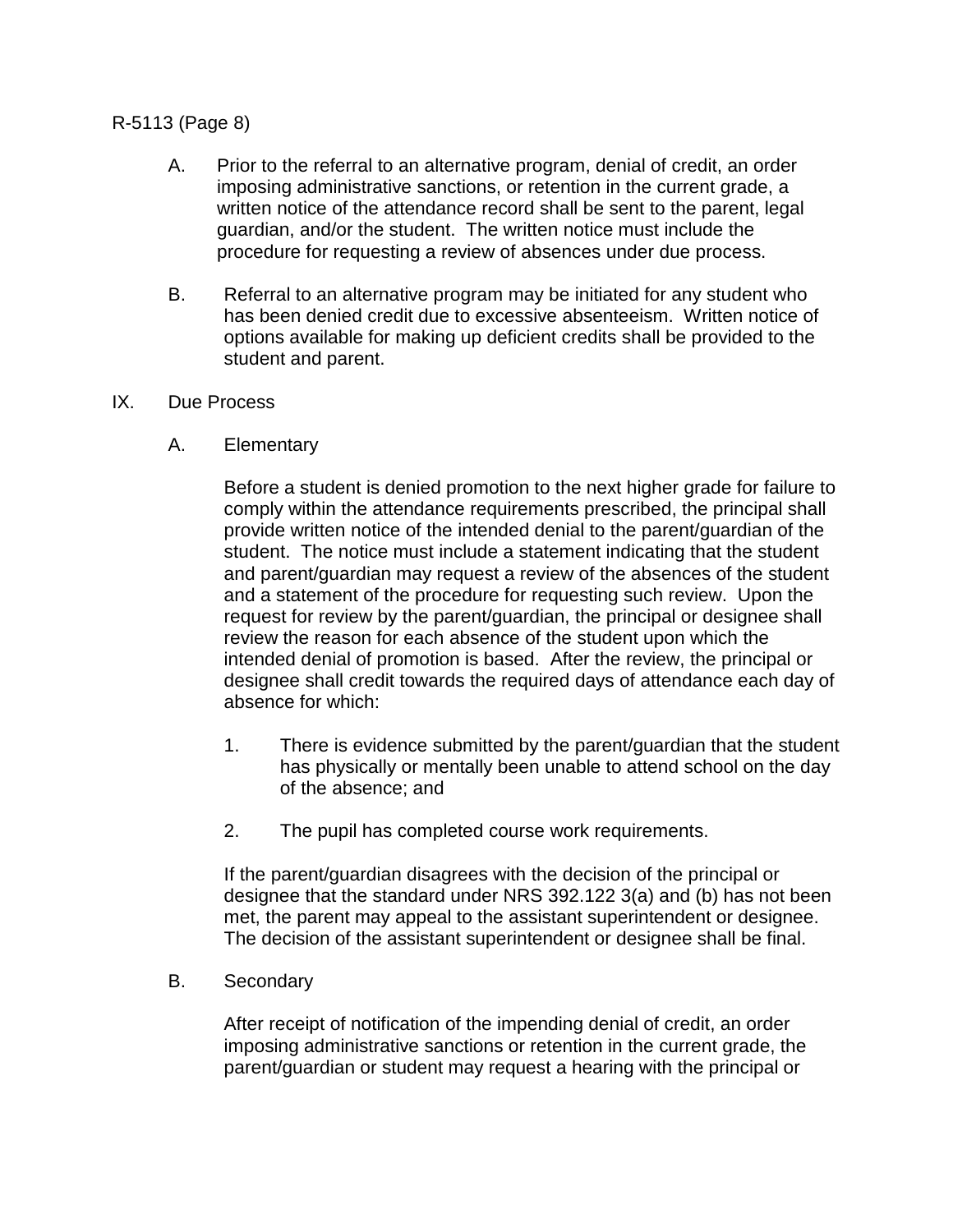designee if there is reason to believe an error in the attendance record or an extenuating circumstance exists. Before a student is denied credit or issued an order imposing administrative sanctions for failure to comply with the attendance requirements prescribed, the principal or designee shall provide written notice of the intended denial to the parent/guardian of the student. The notice must include a statement indicating that the student and parent/guardian may request a review of the absences of the student and a statement of the procedure for requesting such review. Upon the request for review by the parent/guardian, the principal or designee shall review the reason for each absence of the student upon which the intended denial of credit is based. After the review, the principal or designee shall credit towards the required days of attendance each day of absence for which:

- 1. There is evidence or written affirmation by the parent/guardian of the student being physically or mentally unable to attend school on the day of the absence; and
- 2. The pupil has completed course work requirements.

If the parent/guardian disagrees with the decision of the principal or designee that the standard under NRS 392.122 3(a) and (b) has not been met, the parent may appeal to the assistant superintendent or designee. The assistant superintendent's or designee's decision is final.

- X. Attendance Incentives and Interventions
	- A. Incentive programs designed to promote and enforce the good attendance of students shall be developed and implemented at each school. Attendance incentive plans are to be developed with input from parents, students, and teachers and must be reviewed by each school's assistant chief or designee.
	- B. Each incentive program will also include an intervention component.
		- 1. The intervention component will be developed with the involvement of school personnel.
		- 2. The interventions will be designed to address issues that affect students' regular attendance.